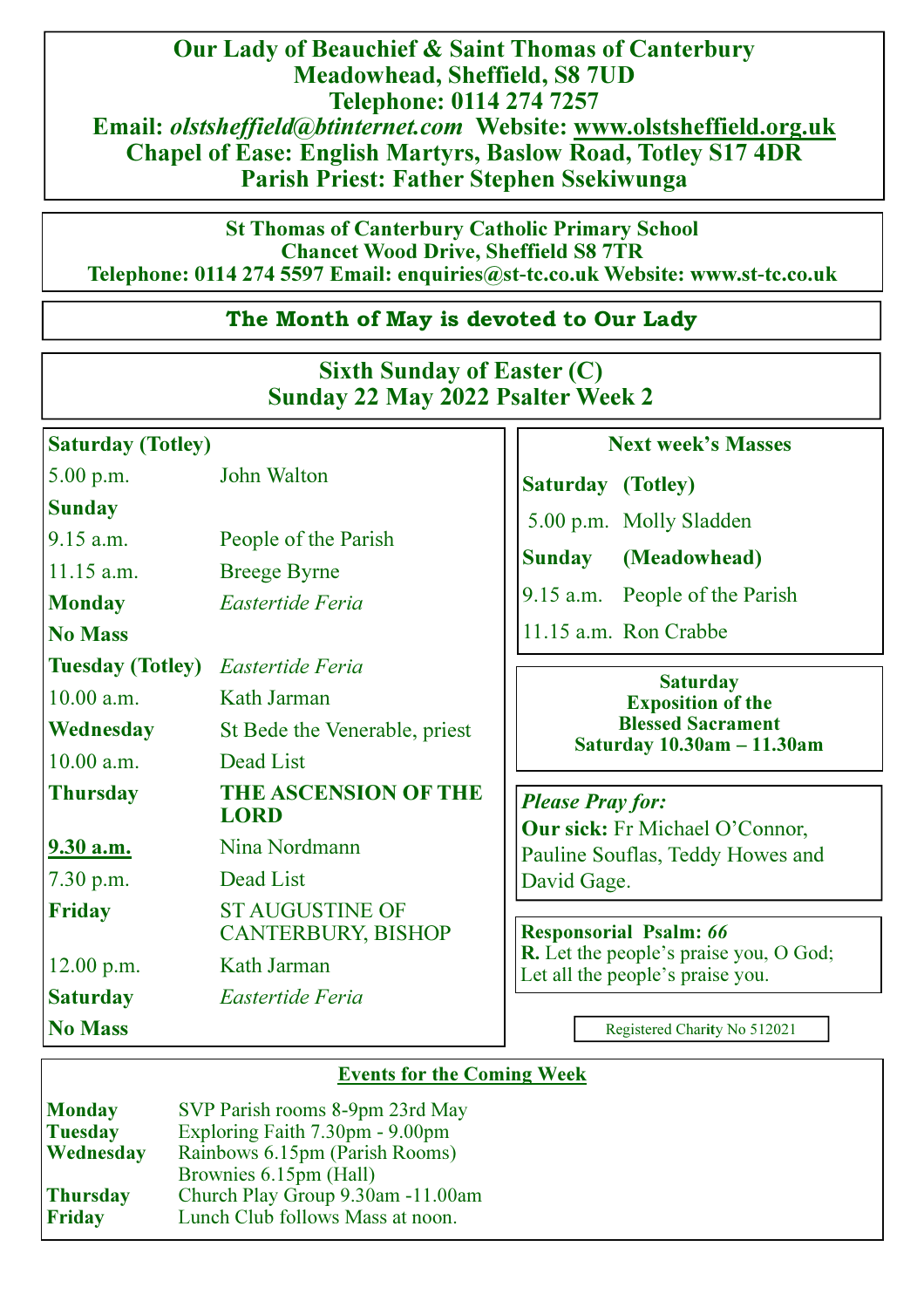| <b>Next Thursday, 26th May is the Ascension of the Lord - a Holy</b><br>Day of Obligation. Mass will be at <b>9.30am</b> (with juniors from St<br>Thomas attending), and 7.30pm.                                                                                                                                                                                                                         |                                                                                                                                                                                                                                                                                                            |  |  |  |
|----------------------------------------------------------------------------------------------------------------------------------------------------------------------------------------------------------------------------------------------------------------------------------------------------------------------------------------------------------------------------------------------------------|------------------------------------------------------------------------------------------------------------------------------------------------------------------------------------------------------------------------------------------------------------------------------------------------------------|--|--|--|
| <b>Corpus Christi Procession is back!!</b><br><b>Led by Bishop Ralph Heskett.</b><br>3.00pm, Sunday 19th June<br>Four Altars: Anglican Cathedral<br>Grounds, Fargate, Tudor Square                                                                                                                                                                                                                       | A Jubilee Celebration - Next week on Thursday,<br>26th May, St Thomas of Canterbury are holding a<br>Jubilee Picnic in the school grounds, between 12-<br>2pm. All parishioners are invited and welcome to<br>join them! Please do come along!                                                             |  |  |  |
| Barkers Pool, Please gather outside<br><b>St Marie's Cathedral on Norfolk</b><br>Row by 3.00pm. Stewards will be<br>there to assist you.                                                                                                                                                                                                                                                                 | Football - Want to start playing 5-aside<br>football? OLST are wanting to put a team<br>together. Please contact Michael Doherty<br>on 07969180430.                                                                                                                                                        |  |  |  |
| <b>New Hallam News Project</b><br>Since the last edition of Hallam News, the<br>communications group wants to thank you all for                                                                                                                                                                                                                                                                          | Next week at 9.15 Mass the children will crown<br>Mary as Queen of the May.                                                                                                                                                                                                                                |  |  |  |
| the warm welcome to Catalina. And is encouraging<br>everyone to contribute with ideas. At this stage of<br>the project we are welcoming all the ideas. How do<br>you dream of the new Hallam News? What kind of<br>news would it have? Which topics or subjects<br>would the articles talk about?, etc.<br>If answers to these questions pop in your mind,<br>please get in touch with Catalina Cacua at | <b>Hallam Walsingham Diocesan Pilgrimage</b><br>Saturday 23 July 2022 Coaches leave Pond Hill at<br>7.30 a.m. £18 adults, £12 students/children,<br>Procession along the Holy Mile, Mass of<br>Sunday. Contact Joseph Durham 07939 152558<br>joseph.durham52@gmail.com or Francesca Flynn,<br>0114 2686247 |  |  |  |
| communications@hallam-diocese.com and join the<br>team to make this project go forward and be the<br>voice of everyone in the diocese.                                                                                                                                                                                                                                                                   | Lunch Club has restarted and going well but there's<br>still room for more members! If you, or anyone you<br>know who would like to come please contact Kath<br>Young (01142375102).                                                                                                                       |  |  |  |

## "Synodal journey: next steps"



Would your parish or group like to spend some time on retreat together, reflecting on the synod responses from the parish and discerning the way ahead? Here are two opportunities available:

1. An 'away' retreat. Loreto Spirituality Centre Llandudno will host a "Synodal journey: Next Steps retreat" from August 4-7. If a group from your parish are inter-

ested in going away together for a few days (one to four days available) please get in touch. Closing date for booking is Monday 30 May 2022 in order to secure a place at the retreat house.

2. A retreat in daily life. If your parish would prefer to meet weekly for 6 weeks for an hour and a half each week, to reflect and discern your next steps, either in person or online, and would like support with this (materials, facilitators, check-ins), do get in touch at formationandmission@hallam-diocese.com

Laudato Si' Week is being celebrated during 22nd – 29th May to remind us to celebrate and be responsible for creation . It was started in response to Pope Francis' Laudato Si' Encyclical / letter to the world in 2015. In it he calls for dialogue and action concerning the care of what he calls "our common home", and he urges all of us to take seriously our duty to the natural environment, to animals and to people. http://visnews-en.blogspot.com/2015/06/overview-of-encyclical-laudato-si.html

The Laudato Si' Movement (LSM) was formed as a result of the Encyclical. Under the umbrella of the Encyclical, it aims to activate the world's 1.2 billion Catholics to tackle the climate and environmental crises. To educate about and enable participation in this undertaking, LSM also initiated an online Course. Find out more at https://laudatosimovement.org/

| <b>SVP Collections:</b> The SVP will resume their | <b>If you would</b> like to receive the newsletter by email |
|---------------------------------------------------|-------------------------------------------------------------|
| collections after Mass on the last Sunday of the  | each week, please contact the office with your email        |
| month.                                            | vour address.                                               |
|                                                   |                                                             |

If you notice anything on or around the church premises which has the potential to cause harm, please let the parish secretary know (preferably in writing) so that appropriate action can be taken promptly.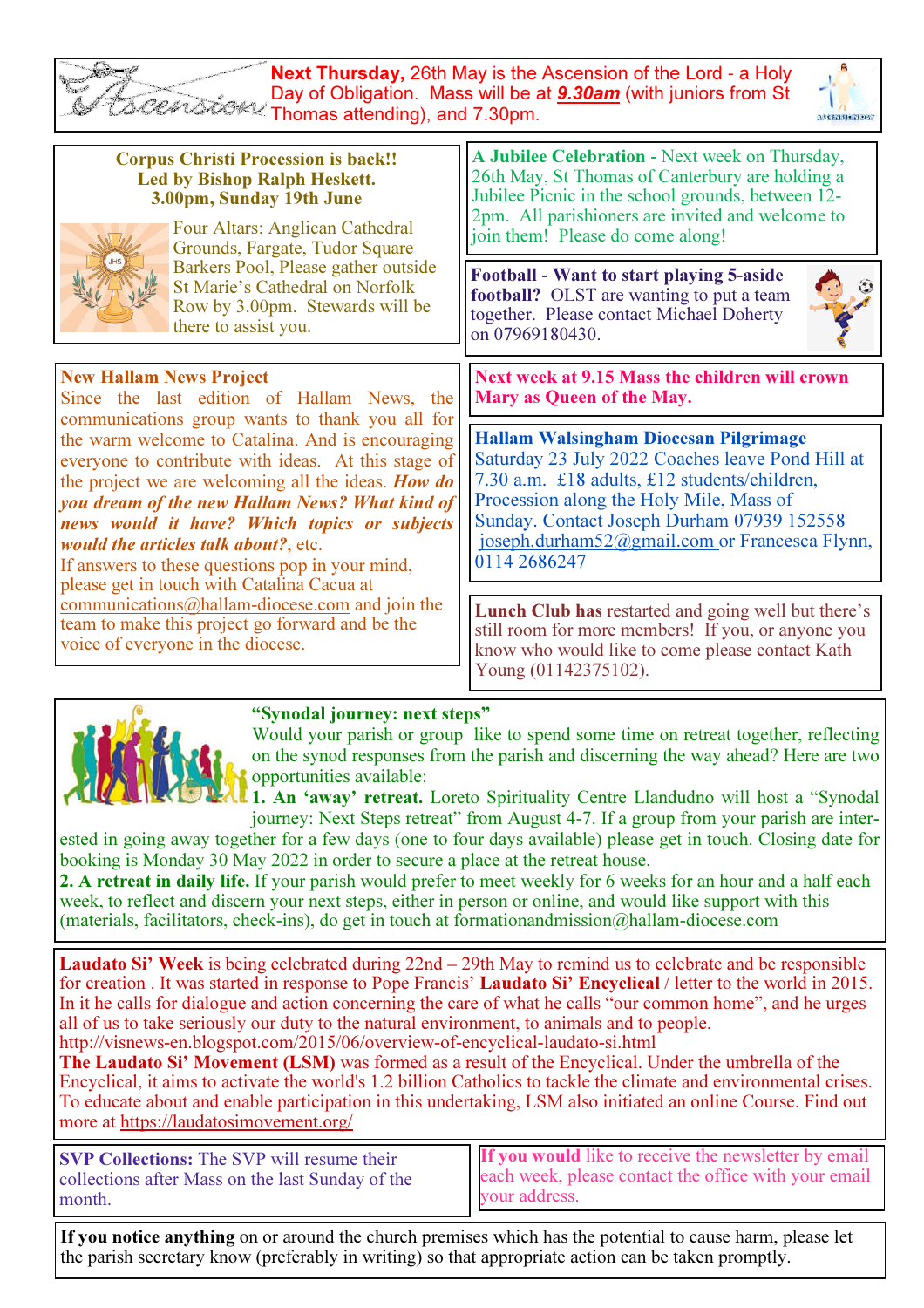# Padley Pilgrimage 2022 : Sunday 10 July



This year's Interdiocesan Pilgrimage in honour of the Padley Martyrs, Blessed Robert Ludlam and Blessed Nicholas Garlick is on Sunday 10 July.

The preacher will be Rt. Rev. John Arnold, Bishop of Salford.

Assemble 3pm at Grindleford Station for procession to the chapel. Mass commences at 3.30pm.

Pilgrims are welcome to arrive early and picnic in the grounds.

WELCOMERS NEEDED **-** As you can see from the weekly duty rotas in the newsletter, there are frequent gaps in the rota for Welcomers.

We have none for Totley, few at 11.15 and even fewer for 9.15 Masses. If you are able to arrive 15-20 minutes before the start of Mass to give out hymn books and newsletters and welcome parishioners as they arrive for Mass please, please consider volunteering. The more who offer, the less frequently your turn comes around.

You will be added to the rota and you are always given the opportunity to say which dates you are unavailable. If you can help please let Liz Mason or Fr Stephen know . Thank you.

### Thought for the Week

If you accept that Jesus is the revelation and the manifestation of the Father, then you are a follower of Christ and so a Christian.

George Basil Hume (1923 *–* 1999)

 Coffee, Cakes & Cuttings Thank you for your support yesterday. More details next week . . . but look out for more plants available outside church today.

FLAME 2023 **-** Wembley Arena is to host the largest Catholic gathering of young people in England and Wales! FLAME – CYMFed

FLAME has been going now since 2012 and each time it gets bigger, we had almost 10,000 young people there in 2019.

It is on 4th March 2023 and tickets have been purchased on behalf of the Hallam Diocese for our young people so PLEASE do not book your tickets through the main site as we have them here in Hallam already.

Who goes? Usually parishes in England and Wales choose to take groups such as confirmation, altar servers or youth groups. The suggested age is 13+ as there is a lot of sitting involved listening and engaging with music and speakers. The cost per person is likely to be £30.

If you are interested please contact Sue McDonaldDirector of Youth Ministry - Hallam Diocese, 07717014488 .

#### Vocations Weekend for young women, Theme: Discernment and Vocation 27**-**29 May 2022 Location: Liverpool

The weekend is organised by the sisters, Faithful Companions of Jesus (FCJ). There is nothing quite like religious life  $-$  it's an extraordinary adventure into a deep relationship with God.

If you are wondering if God is calling you to religious life and would like to find out more why not come along? You are welcome to stay for the weekend or just come along on Saturday for the day. There will be opportunity for prayer, reflection and input, chance to ask questions and to meet others who are also wondering where God is calling them.

For more information contact Sr Lynne fcJ at lynnefcj@hotmail.com or visit our website www.fcjsisters.org

Home from Home Hallam are preparing to welcome a Syrian family to a new home in Sheffield in the middle of June. For an update on our progress (and a request for help with finding an NHS dentist and in providing a laptop computer) please read the newsletter on the Diocesan website: (https://hallam-diocese.com/caritas/home-from-home/).